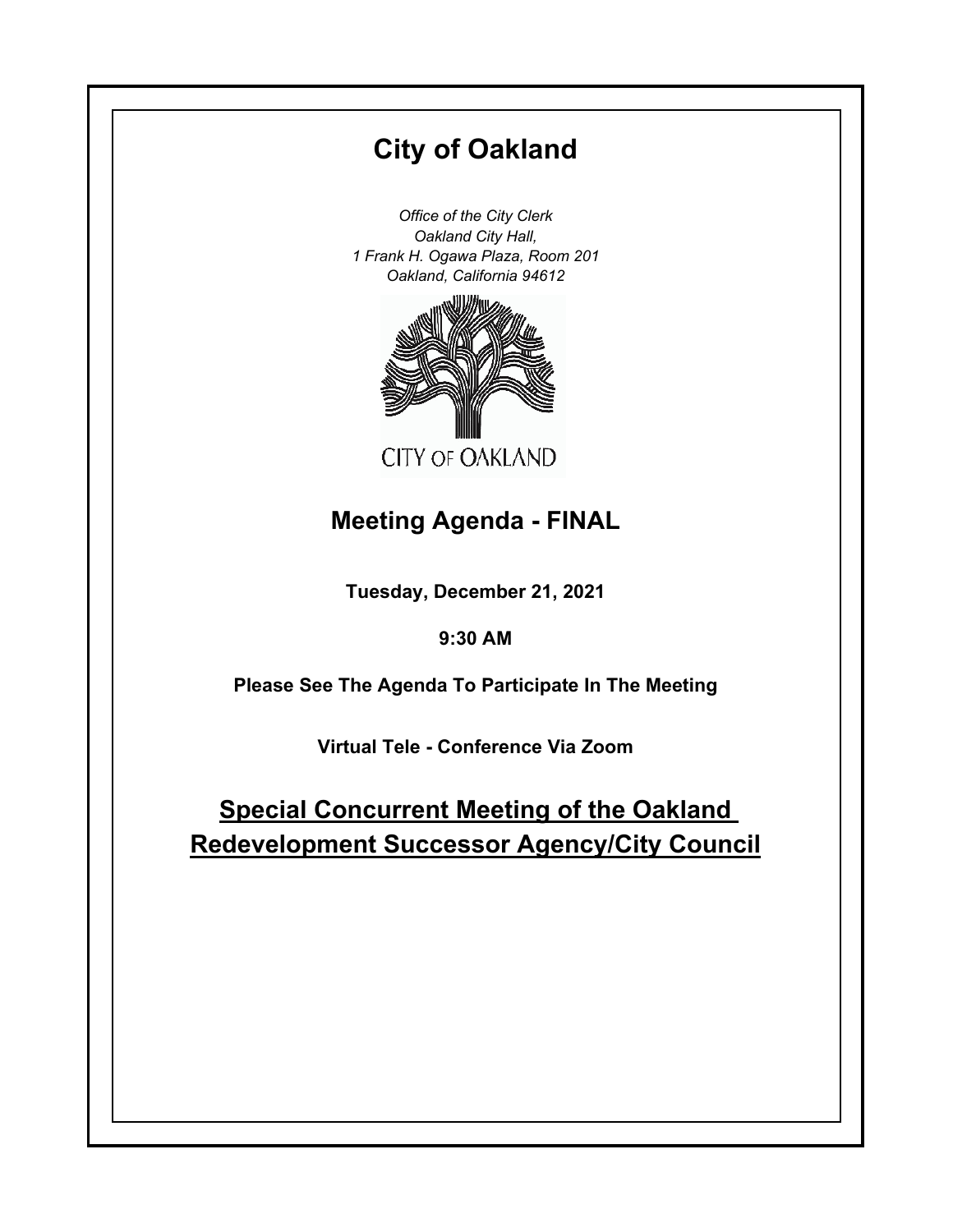### *Pursuant to the Governor's Executive Order N-29-20, all members of the City Council as well as the City Administrator, City Attorney and City Clerk will join the meeting via phone/video conference and no teleconference locations are required*

#### PUBLIC PARTICIPATION

The public may observe and/or participate in this meeting many ways.

#### OBSERVE:

• To observe, the public may view the televised video conference by viewing KTOP channel 10 on Xfinity (Comcast) or ATT Channel 99 and locating City of Oakland KTOP - Channel 10 • To observe the meeting online from the City's Agenda Meeting Calendar, at the noticed meeting time, please click on https://oakland.legistar.com/calendar.aspx and click on the "In Progress" link under "Video" for the corresponding meeting.

• To observe the meeting by video conference, please click on this link:

https://us02web.zoom.us/j/89625436613 at the noticed meeting time.

• To listen to the meeting by phone, please call the numbers below at the noticed meeting time: Dial (for higher quality, dial a number based on your current location):US: +1 669 900 6833 or +1 253 215 8782 or +1 346 248 7799 or +1 929 436 2866 or +1 301 715 8592 or +1 312 626 6799 or 833 548 0282 (Toll Free) or 877 853 5247 (Toll Free) or 888 788 0099 (Toll Free) or 833 548 0276 (Toll Free) Meeting ID: 896 2543 6613

If asked for a participant ID or code, press #.

#### COMMENT:

ALL PUBLIC COMMENT ON ACTION ITEMS WILL BE TAKEN AT THE BEGINNING OF THE MEETING UNDER ITEM 1. COMMENT FOR ITEMS NOT ON THE AGENDA WILL BE TAKEN UNDER OPEN FORUM AT THE END OF THE MEETING

There are three ways to submit public comments.

• eComment. To send your comment directly to Council members and staff BEFORE the meeting starts please click on https://oakland.legistar.com/calendar.aspx and click on the "eComment" link for the corresponding meeting. Please note that eComment submission closes five (5) minutes before posted meeting time.

• To comment by Zoom video conference, click the "Raise Your Hand" button to request to speak when Public Comment is being taken on a eligible agenda item at the beginning of the meeting. You will be permitted to speak during your turn,allowed to comment, and after the allotted time, re-muted. Instructions on how to "Raise Your Hand" is available at:

https://support.zoom.us/hc/en-us/articles/205566129 - Raise-Hand-In-Webinar.

• To comment by phone, please call on one of the above listed phone numbers. You will be prompted to "Raise Your Hand" by pressing "\*9" to speak when Public Comment is taken. You will be permitted to speak during your turn, allowed to comment, and after the allotted time, re-muted. Please unmute your self by pressing \*6.

If you have any questions, please email the Agenda Management Unit at cityclerk@oaklandca.gov

- Office of the City Clerk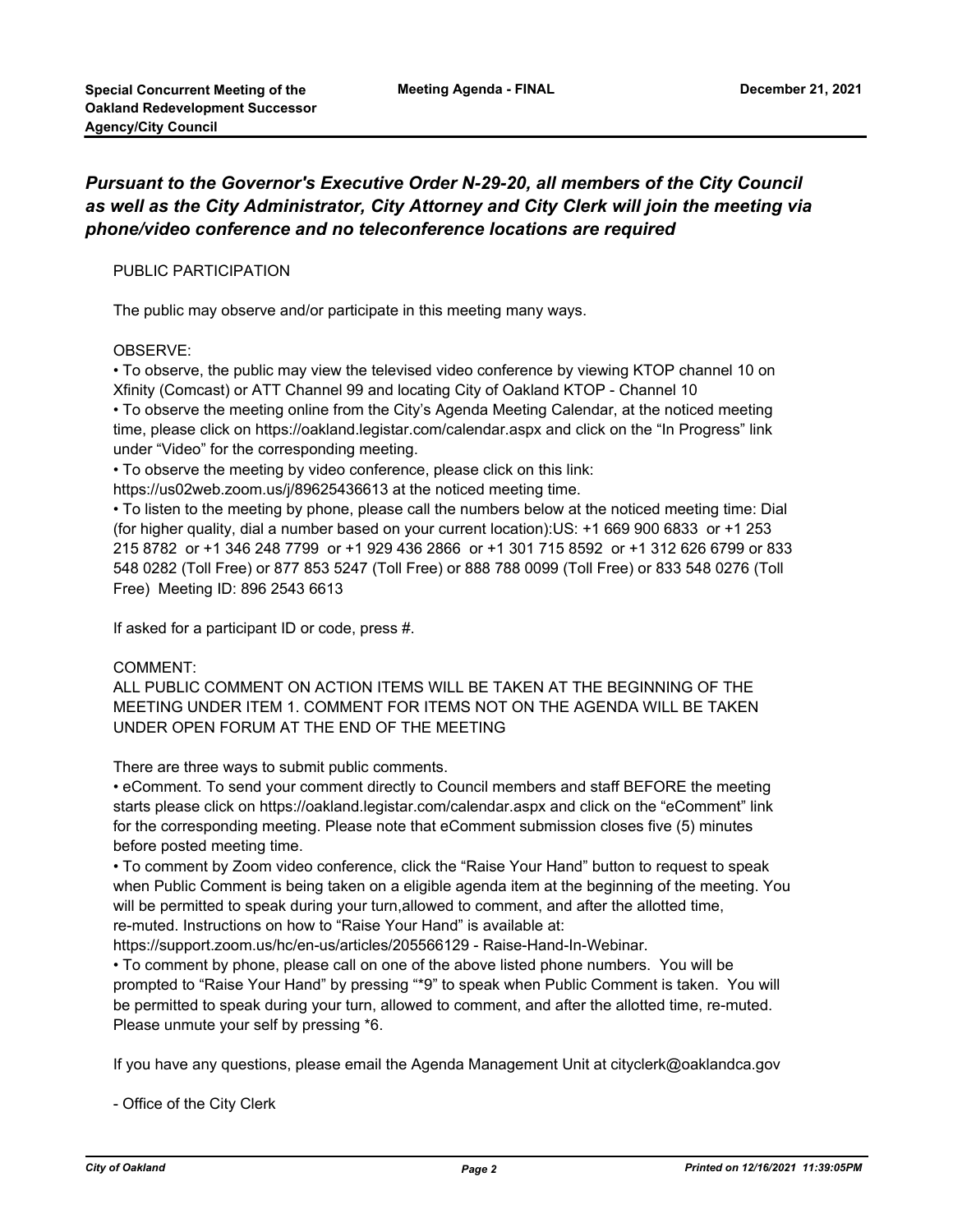#### **ROLL CALL / CITY COUNCIL**

*COUNCILMEMBERS: Councilmember Carroll Fife, District 3; Councilmember Noel Gallo, District 5; Councilmember Dan Kalb, District 1; Vice Mayor Rebecca Kaplan, At Large; Councilmember Treva Reid, District 7; Councilmember Loren Taylor, District 6; President Pro Tempore Sheng Thao, District 4; Council President Nikki Fortunato Bas, District 2;*

### **1 PUBLIC COMMENT: COMMENTS ON ALL ACTION ITEMS EXCEPT PUBLIC HEARINGS WILL NOT BE TAKEN AT THIS TIME. COMMENTS FOR ITEMS NOT ON THE AGENDA WILL BE TAKEN**

### **2 CONSENT CALENDAR (CC) ITEMS:**

Subject: Celebrating Sandra Taylor For Over 28 Years Of Service From: Councilmember Reid Recommendation: Adopt A Resolution Celebrating Sandra Taylor For Over 28 Years Of Dedicated And Distinguished Service To The City Of Oakland **2.1** [21-0942](http://oakland.legistar.com/gateway.aspx?m=l&id=/matter.aspx?key=32866)

*Attachments:* [View Legislation](http://oakland.legistar.com/gateway.aspx?M=F&ID=c904058c-ff41-4027-a420-8e9b33a90907.PDF)

*Legislative History* 

12/16/21 \*Rules & Legislation **Committee** 

Scheduled to the Special Concurrent Meeting of the Oakland Redevelopment Successor Agency/City Council

Subject: Resolution Recognizing Cynthia Perkins From: Council President Fortunatos Bas Recommendation: Adopt A Resolution Recognizing Cynthia Perkins For Providing 30 Years Of Dedicated And Committed Service To The City Of Oakland And Congratulating Her Upon Her Retirement **2.2** [21-0946](http://oakland.legistar.com/gateway.aspx?m=l&id=/matter.aspx?key=32870)

*Attachments:* [View Legislation](http://oakland.legistar.com/gateway.aspx?M=F&ID=bf4b8844-1724-498d-a08e-558c37eb4c62.PDF)

#### *Legislative History*

12/16/21 \*Rules & Legislation **Committee** 

Scheduled to the Special Concurrent Meeting of the Oakland Redevelopment Successor Agency/City Council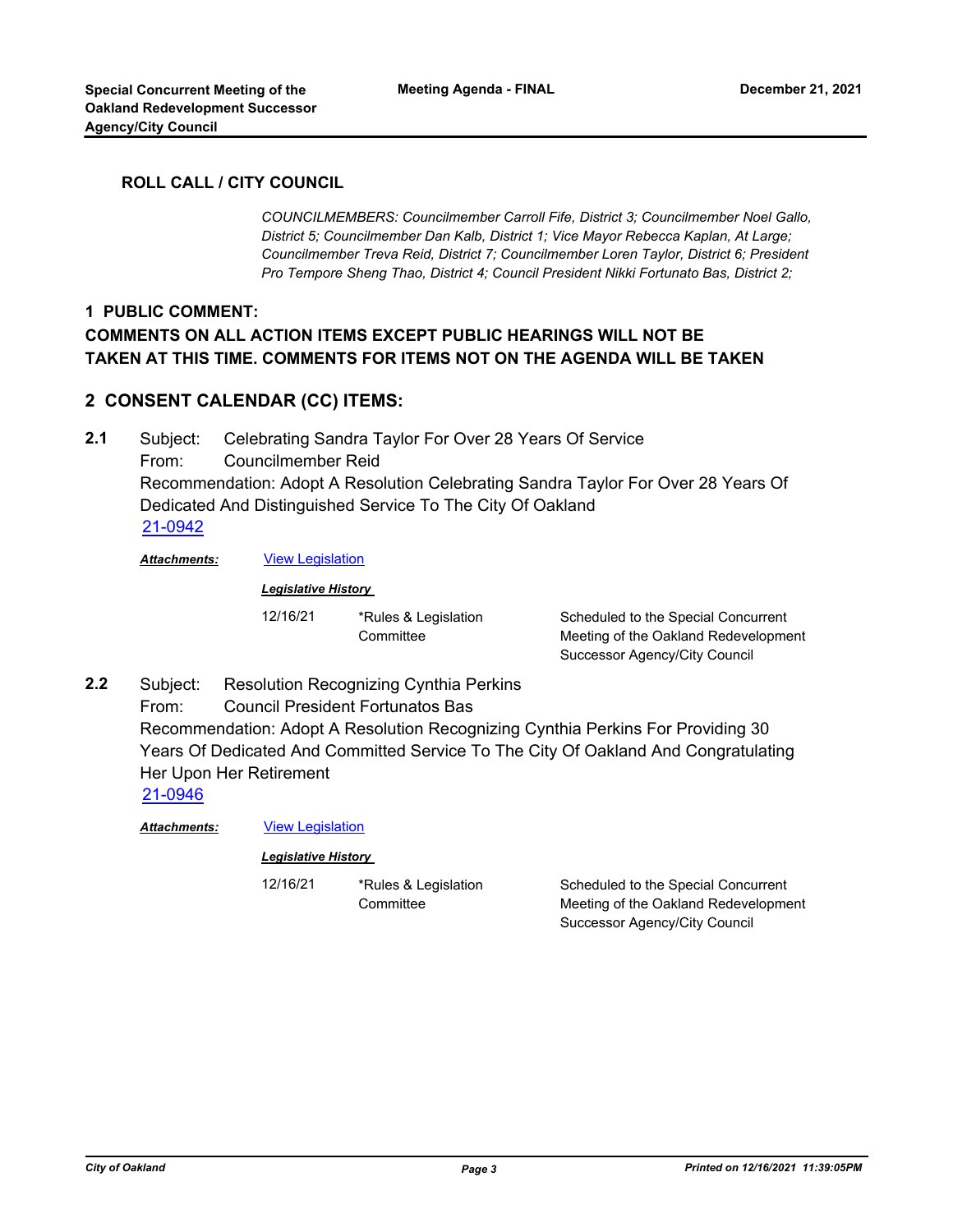Subject: Institute Common Sense Covid-19 Safety Measures In Division Of Juvenile Justice Facilities **2.3**

From: Councilmember Reid And Council President Fortunato Bas Recommendation: Adopt A Resolution Urging The Governors Office To Institute Common Sense Covid-19 Safety Measures In Division Of Juvenile Justice Facilities As A Result Of A Recent Covid-19 Outbreak And Take All The Necessary Actions That Prioritizes Transparency, Common Sense Public Health Measures, And Population Reduction To Stop The Spread Of Covid-19 In Division Of Juvenile Justice Facilitie [21-0954](http://oakland.legistar.com/gateway.aspx?m=l&id=/matter.aspx?key=32878)

[View Report](http://oakland.legistar.com/gateway.aspx?M=F&ID=7bcb3aeb-741b-4dcc-9ce2-43027f5408e3.pdf) [View Legislation](http://oakland.legistar.com/gateway.aspx?M=F&ID=00cec07d-ac4c-4b74-a5e7-fff1a5da2fc2.PDF) *Attachments: Legislative History* 

> 12/16/21 \*Rules & Legislation **Committee** Scheduled to the \* Concurrent Meeting of the Oakland Redevelopment Successor Agency and the City Council *Council President Fortunato Bas Requested to be added as a Co-Sponsor*

- Subject: Bay View Industrial Services Contract Expansion **2.4**
	- From: Office Of The City Administrator

Recommendation: Adopt A Resolution Waiving Request For Proposal/Qualification Requirements And Awarding A Professional Services Contract To Bayview Industrial Services, Inc. (Also Known As Bay View Environmental Services, Inc.) For On-Call Emergency And Nonemergency Collection, Removal And Disposal Of Hazardous Materials For A Two-Year Term In An Amount Not To Exceed Four Hundred Eighty Thousand Dollars (\$480,000), With An Option To Renew The Agreement For An Additional One-Year Term In An Amount Not To Exceed Two Hundred Forty Thousand Dollars (\$240,000) For A Total Contract Amount Not To Exceed Seven Hundred Twenty Thousand Dollars (\$720,000)

[21-0947](http://oakland.legistar.com/gateway.aspx?m=l&id=/matter.aspx?key=32871)

*Attachments:*

[View Report](http://oakland.legistar.com/gateway.aspx?M=F&ID=49f36a64-863a-4785-93ce-7d2451af145e.pdf)

[View Legislation](http://oakland.legistar.com/gateway.aspx?M=F&ID=1485f16c-a6e8-4982-84b0-e7d723ceaeda.pdf)

#### *Legislative History*

12/16/21 \*Rules & Legislation **Committee** 

Scheduled to the Special Concurrent Meeting of the Oakland Redevelopment Successor Agency/City Council

*Approved to be scheduled to the December 21 Special City Council meeting with the Title Change read into record*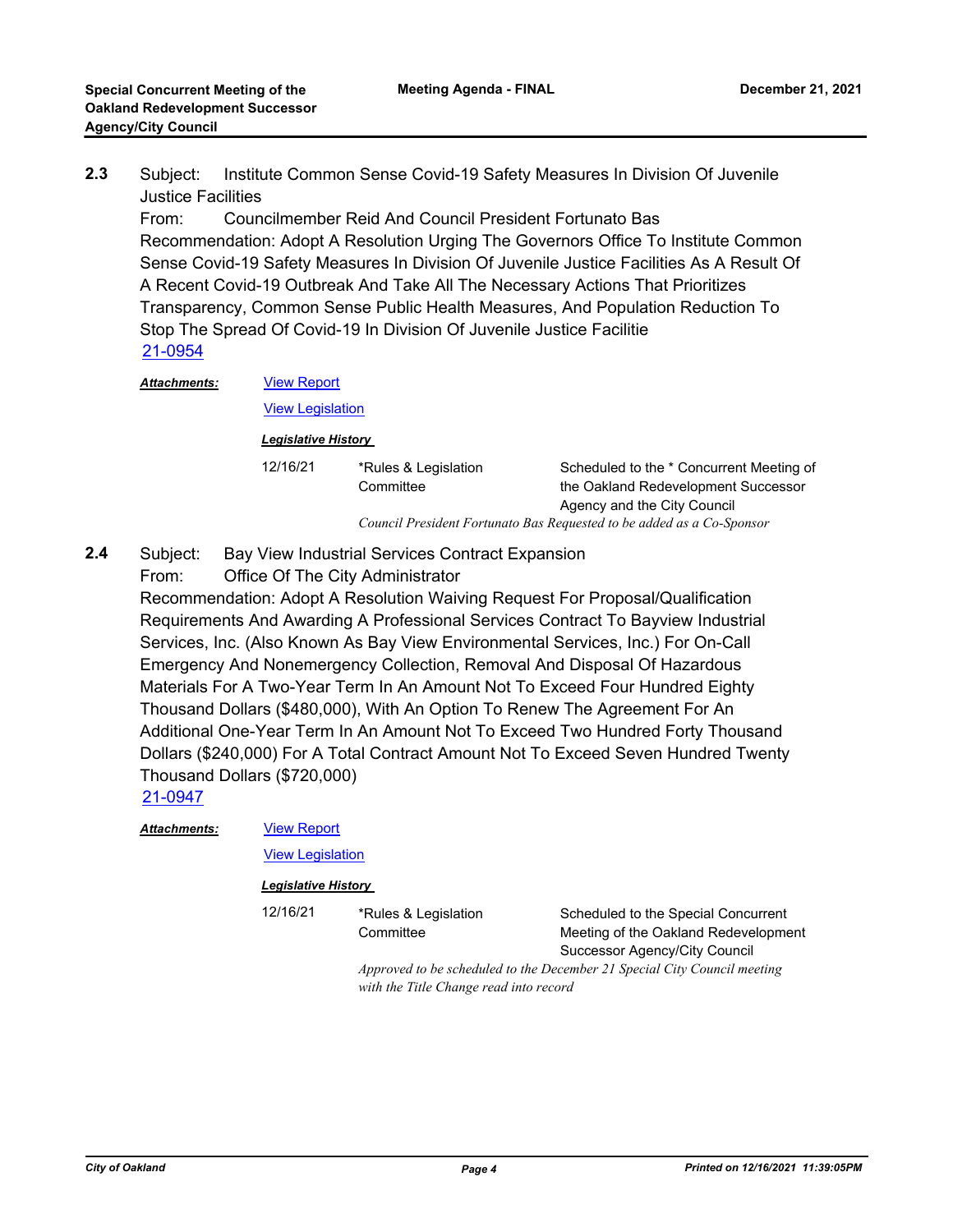Subject: Fruitvale Alive! Gap Closure Project Construction Contract Award From: Department Of Transportation Recommendation: Adopt A Resolution Awarding A Construction Contract To Redgwick Construction For The Active Transportation Program (ATP) Fruitvale Alive! Gap Closure Project, Project No. 1000724, The Lowest, Responsible, Responsive Bidder In Accordance With Project Plans, Specifications, State Requirements, And With Contractor's Bid In The Amount Of Nine Million Six Hundred Fifty-Three Thousand Four Hundred And Six Dollars (\$9,653,406.00); Authorizing The Construction Of The Fruitvale Alive! Gap Closure Project; And Adopting Appropriate California Environmental Quality Act (CEQA) Findings **2.5**

[21-0943](http://oakland.legistar.com/gateway.aspx?m=l&id=/matter.aspx?key=32867)

#### [View Report](http://oakland.legistar.com/gateway.aspx?M=F&ID=28ac1124-7ece-4b29-9024-711da25b2d1b.pdf) *Attachments:*

**[View Report - Attachment A](http://oakland.legistar.com/gateway.aspx?M=F&ID=7efb0313-e7e8-4b2e-970f-6556d032232a.pdf)** 

[View Report - Attachment B](http://oakland.legistar.com/gateway.aspx?M=F&ID=963540dc-9356-4b6c-9712-9d9dec6f2395.pdf)

[View Report - Attachment C](http://oakland.legistar.com/gateway.aspx?M=F&ID=3c60ec12-e2d6-480f-9ce6-36a222eec69a.pdf)

[View Report - Attachment D](http://oakland.legistar.com/gateway.aspx?M=F&ID=b272a0dd-5012-4624-bf8a-845ef6504a72.pdf)

[View Report - Attachment E](http://oakland.legistar.com/gateway.aspx?M=F&ID=0bb0cbbd-f8fd-4e39-a7d5-acf4e3fd28d4.pdf)

[View Legislation](http://oakland.legistar.com/gateway.aspx?M=F&ID=150f213b-3b8e-4984-92c9-ca43aef1f3ee.pdf)

#### *Legislative History*

12/16/21 \*Rules & Legislation **Committee** 

Scheduled to the Special Concurrent Meeting of the Oakland Redevelopment Successor Agency/City Council

*Approved to be heard on Consent*

# **COMMENCING AS SOON AS REASONABLY PRACTICABLE, THE NON - CONSENT CALENDAR PORTION OF THE AGENDA:**

## **3 CONSIDERATION OF ITEMS WITH STATUTORY PUBLIC HEARING REQUIREMENTS**

**4 ORAL REPORT OF FINAL DECISIONS MADE DURING CLOSED SESSION & DISCLOSURE OF NON-CONFIDENTIAL CLOSED SESSION DISCUSSIONS**

**ACTION ON OTHER NON-CONSENT CALENDAR ITEMS:**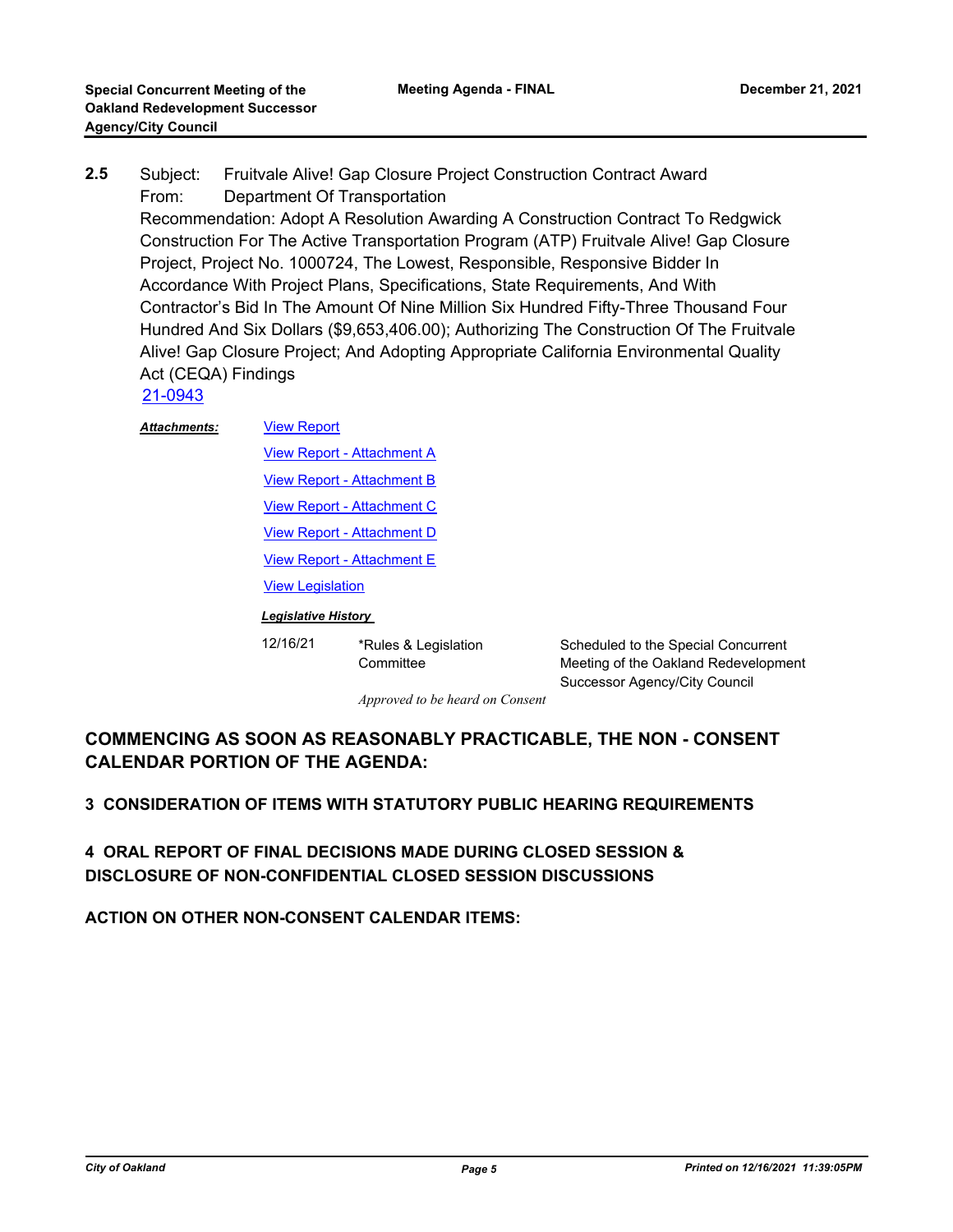Subject: Proof Of Vaccination Emergency Ordinance From: Councilmember Kalb Recommendation: Adopt An Emergency Ordinance Adding Oakland Municipal Code Chapter 8.68 To Require Proof Of A Covid-19 Vaccination For Patrons At The Following Indoor Public Locations: (1) Establishments Or Events Where Food Or Drink Is Served Including Restaurants, Bars, Coffee Houses, Clubs, And Banquet Halls; (2) Entertainment Venues, Theaters, Concert Venues, Museums, And Recreation Facilities; (3) Gyms, Fitness Centers And Yoga Studios; (4) Senior Adult Care Facilities And City Senior Center Programs; (5) Dental Offices; (6) Public Libraries; (7) City Hall; And (8) Large Indoor Events At City And Privately-Owned Facilities **5** [21-0877](http://oakland.legistar.com/gateway.aspx?m=l&id=/matter.aspx?key=32801) [View Report](http://oakland.legistar.com/gateway.aspx?M=F&ID=b2e44a4c-9ff8-43f9-9c9c-3b526971af85.pdf)

*Attachments:*

**[View Legislation](http://oakland.legistar.com/gateway.aspx?M=F&ID=1c893f53-dd8c-4345-b04c-56e4f3359b23.pdf)** 

[View Supplemental Legislation - Kalb 12/17/2021](http://oakland.legistar.com/gateway.aspx?M=F&ID=aa76bcb9-443f-4a2d-b78b-bf70580c3070.pdf)

[View Supplemental Report - 12/17/2021](http://oakland.legistar.com/gateway.aspx?M=F&ID=fbb95e29-db07-4f1c-ae18-afced59c3a63.pdf)

*(PURSUANT TO CITY CHARTER SECTION 213 (EMERGENCY ORDINANCE) THIS ITEM MAY BE INTRODUCED AND ADOPTED AT THE SAME MEETING, REQUIRING 6 VOTES, UPON PASSAGE ORDINANCE WILL BE DEEMED APPROVED)*

#### *Legislative History*

| 11/18/21 | *Rules & Legislation<br>Committee                                               | Scheduled to the * Concurrent Meeting of<br>the Oakland Redevelopment Successor<br>Agency and the City Council |
|----------|---------------------------------------------------------------------------------|----------------------------------------------------------------------------------------------------------------|
| 12/9/21  | *Rules & Legislation<br>Committee<br>Approved the Title Change read into record | Accepted                                                                                                       |
| 12/16/21 | *Rules & Legislation<br>Committee                                               | Rescheduled to the Special Concurrent<br>Meeting of the Oakland Redevelopment<br>Successor Agency/City Council |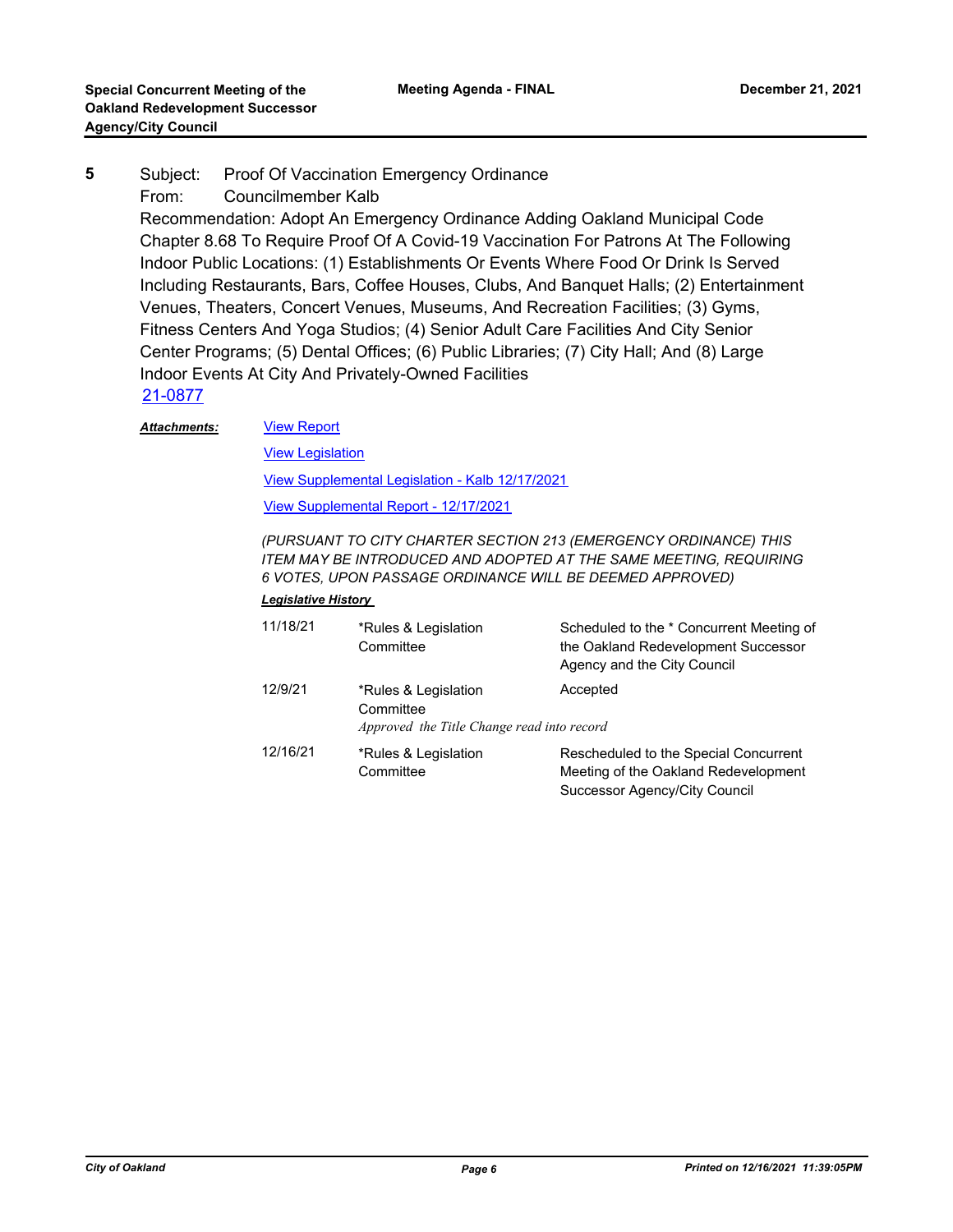Subject: Enabling Ordinance For Measure R - Newspaper Of Record From: Vice Mayor Kaplan Recommendation: Adopt An Ordinance Amending The Oakland Municipal Code To Add Chapter 1.06 To Title 1, General Provisions, To Establish The Requirements For An Official Newspaper And The Procedures For The City Council To Designate One Or More Official Newspapers In Accordance With Charter Section 1205 **6** [21-0833](http://oakland.legistar.com/gateway.aspx?m=l&id=/matter.aspx?key=32758)

[View Report](http://oakland.legistar.com/gateway.aspx?M=F&ID=2c86af1d-33d2-4b40-b8b7-760cac2cf17e.pdf) *Attachments:*

[View Legislation](http://oakland.legistar.com/gateway.aspx?M=F&ID=20c81d96-a2b2-4bc8-9cbb-5c583aa2adc1.PDF)

[View Report - Revised](http://oakland.legistar.com/gateway.aspx?M=F&ID=9319edcf-4962-45d2-8853-7cdc8d38eb1b.pdf)

[View Legislation - Revised](http://oakland.legistar.com/gateway.aspx?M=F&ID=041ba913-df6d-47b7-a54b-22823456ac81.pdf)

*ACTION ON THIS ITEM WILL RESULT IN INTRODUCTION (First Reading) OF THIS ORDINANCE.* 

*FINAL PASSAGE (Second Reading) WILL OCCUR ON JANUARY 18, 2022. Legislative History* 

| 11/4/21  | *Rules & Legislation<br>Committee | Scheduled to the * Concurrent Meeting of<br>the Oakland Redevelopment Successor<br>Agency and the City Council |
|----------|-----------------------------------|----------------------------------------------------------------------------------------------------------------|
| 12/16/21 | *Rules & Legislation<br>Committee | Rescheduled to the Special Concurrent<br>Meeting of the Oakland Redevelopment                                  |
|          |                                   | <b>Successor Agency/City Council</b>                                                                           |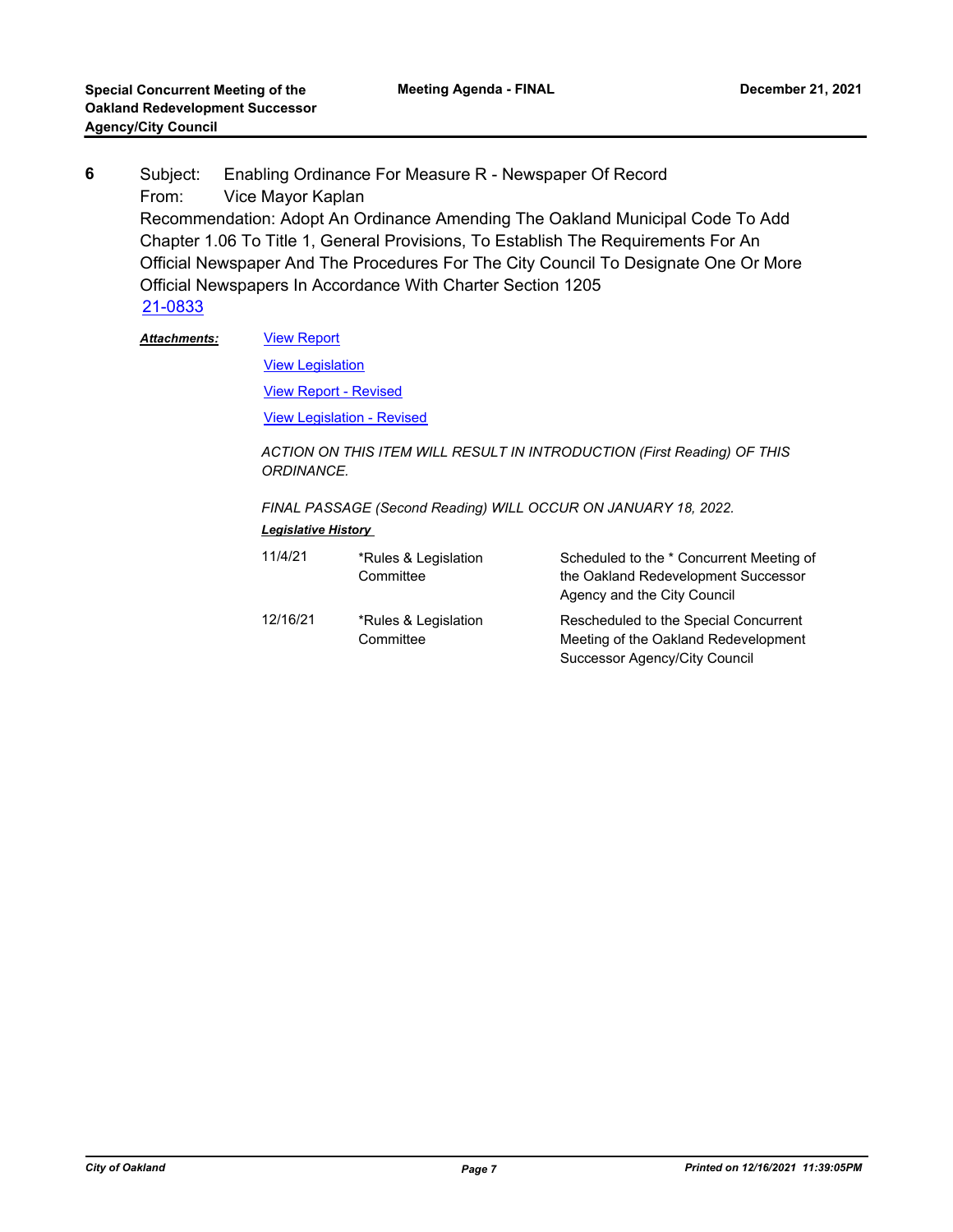**Meeting Agenda - FINAL**

#### Subject: 2021 Homekey Recommendation From: Housing And Community Development Department Recommendation: Adopt A Resolution: **7**

(1) Authorizing The City Administrator To Jointly Apply For, Accept, And Enter Into Standard Agreements As A Local Agency Partner For, Funds In An Amount Not To Exceed \$120 Million From The California Department Of Housing And Community Development's Homekey Program;

(2) Allocating City Matching Funds In A Total Amount Not To Exceed \$9,000,000, And Authorizing Affordable Housing Development Grants From Homekey And City Matching Funds For The Following Homekey Projects: Kingdom Builders Transitional Housing (2317 International Boulevard), The Phoenix (801 Pine Street), Piedmont Place (55 Macarthur Boulevard), Coliseum Way (4801 Coliseum Way), 8400 Edes Avenue, And Bay Area Community Services (BACS) Project Reclamation; And

(3) Authorizing Homeless Housing, Assistance, And Prevention Program Grants In A Total Amount Not To Exceed \$10,000,000 To Provide Long-Term Operating Funds For The Piedmont Place And Coliseum Way Homekey Projects; And

(4) Waiving City Requirements For Local And Small Local Business Enterprise (L/SLBE) Program, Local Employment Program, And Oakland Apprenticeship Program [21-0950](http://oakland.legistar.com/gateway.aspx?m=l&id=/matter.aspx?key=32874)

[View Report](http://oakland.legistar.com/gateway.aspx?M=F&ID=c404d7ef-6206-4837-8eea-569fe9c61fae.pdf) [View Report - Attachment A](http://oakland.legistar.com/gateway.aspx?M=F&ID=3ae2c859-a233-4474-a6fe-85fbab836c4e.pdf) **[View Legislation](http://oakland.legistar.com/gateway.aspx?M=F&ID=6d303a1e-12fd-46e1-81a1-223742d54f38.pdf)** [View Presentation](http://oakland.legistar.com/gateway.aspx?M=F&ID=b17c9def-e4ad-41d6-a4cc-f2e745da83d8.pdf) *Attachments: Legislative History*  12/16/21 \*Rules & Legislation **Committee** Scheduled to the Special Concurrent Meeting of the Oakland Redevelopment Successor Agency/City Council

*Approved to be heard on Non-Consent*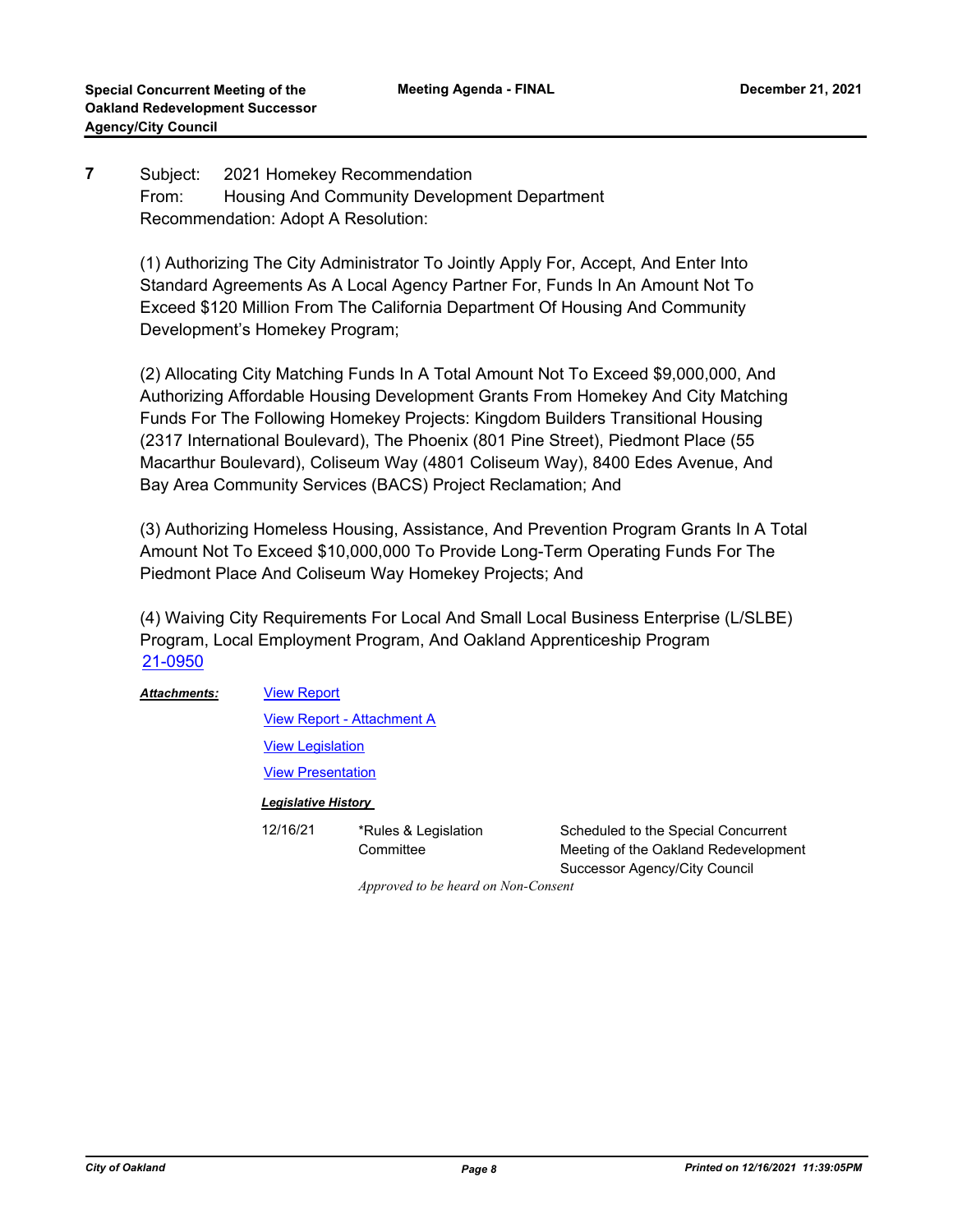#### Subject: AC-OCAP 2022 CSBG State Contract Resolution From: Human Services Department Recommendation: Adopt A Resolution: **8**

(1) Accepting Anti-Poverty Community Services Block Grant (CSBG) In The Amount Of One Million, Three Hundred, Ninety-One Thousand, Five Hundred Sixty-Nine Dollars (\$1,391,569) Awarded By The California Department Of Community Services And Development For The January 1, 2022 Through December 31, 2022 Program Year ("2022 CSBG Program Year");

(2) Amending Resolution No. 88717 C.M.S., Which Adopted The Fiscal Year 2021-23 Biennial Budget, To Decrease The Amount Of CSBG Funds Appropriated For The 2022 CSBG Program Year By Four Thousand, Five Hundred Eighty-Nine Dollars (\$4,589);

(3) Authorizing The City Administrator Or Designee To Accept And Appropriate Any Additional CSBG Funds Awarded By The California Department Of Community Services And Development For The 2022 CSBG Program Year, Without Returning To Council;

(4) Authorizing The City Administrator Or Designee To Amend Existing CSBG Agreements To Increase The Amount And Extend The Term As Authorized By Any Additional CSBG Award During 2022 CSBG Program Year, Without Returning To Council; And

(5) Authorizing The Use Of General Purpose Funds To Pay The Human Services Department Central Services Overhead Charges For 2022 CSBG Programs In The Amount Of One Hundred Forty-Four Thousand, Seven Hundred Seventy-Seven Dollars (\$144,777) [21-0924](http://oakland.legistar.com/gateway.aspx?m=l&id=/matter.aspx?key=32848)

| <b>Attachments:</b> | <b>View Report</b>                                    |          |                                                      |
|---------------------|-------------------------------------------------------|----------|------------------------------------------------------|
|                     | <b>View Legislation</b><br><b>Legislative History</b> |          |                                                      |
|                     |                                                       |          |                                                      |
|                     |                                                       | 12/16/21 | *Rules & Legislation<br>Committee<br>Council Meeting |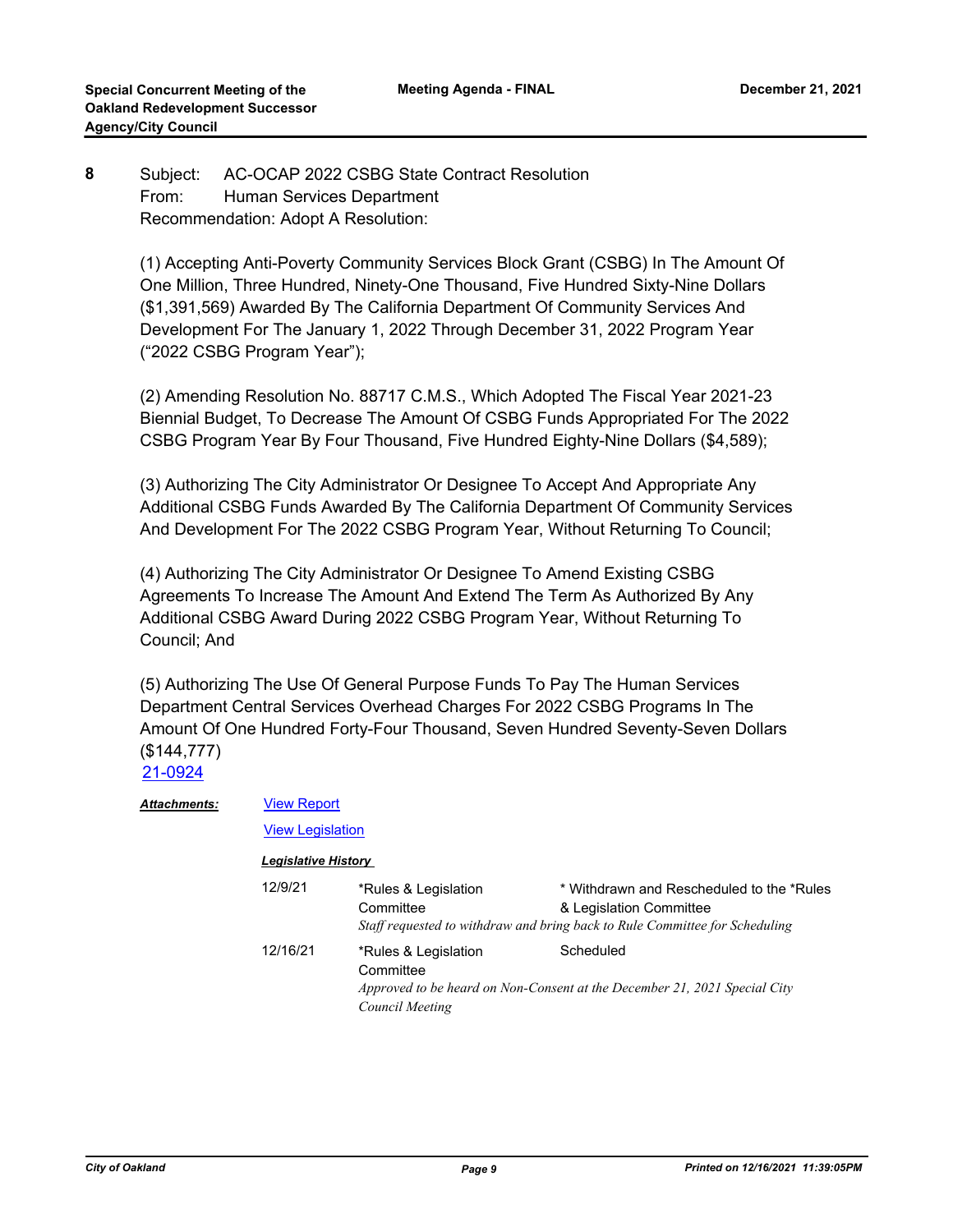Subject: HHAP 2 And 3 Funds From: Human Services Department Recommendation: Adopt A Resolution: **9**

> (1) Accepting And Appropriating Round 2 Homeless Housing, Assistance, And Prevention Program ("HHAP 2") Grant Funds In An Amount Not To Exceed Nine Million, Three Hundred Eleven Thousand, Five Hundred Sixty-Eight Dollars (\$9,311,568) Awarded To The City Of Oakland For The Provision Of Emergency Homeless Interventions;

(2) Authorizing The City Administrator (Or Designee) To Take All Steps Necessary To Apply For And Receive Round 3 Homeless Housing, Assistance, And Prevention Program ("HHAP 3") Grant Funds Allocated To The City Of Oakland;

(3) Accepting And Appropriating HHAP 3 Grant Funds In The Amount Of Twenty-Four Million, Sixty-Six Thousand, Eight Hundred Twenty-Two Dollars And Fifty-Two Cents (\$24,066,822.52) Allocated To The City Of Oakland For The Provision Of Emergency Homeless Interventions; And

(4) Allocating Up To Ten Million Dollars (\$10,000,000) Of HHAP Grant Funds To Provide Long-Term Operating Funds For Homekey Program Extremely Low-Income Permanent Housing Sites [21-0919](http://oakland.legistar.com/gateway.aspx?m=l&id=/matter.aspx?key=32843)

| <b>Attachments:</b> | <b>View Report And Attachments</b>                                                                 |                                                                     |                                                                                                                                                         |  |
|---------------------|----------------------------------------------------------------------------------------------------|---------------------------------------------------------------------|---------------------------------------------------------------------------------------------------------------------------------------------------------|--|
|                     | <b>View Legislation</b>                                                                            |                                                                     |                                                                                                                                                         |  |
|                     | <u>View Supplemental Report - 12/17/2021</u>                                                       |                                                                     |                                                                                                                                                         |  |
|                     | <b>Legislative History</b>                                                                         |                                                                     |                                                                                                                                                         |  |
|                     | 12/9/21                                                                                            | *Rules & Legislation<br>Committee                                   | Scheduled to the *Special Life Enrichment<br>Committee                                                                                                  |  |
|                     | 12/13/21                                                                                           | *Special Life Enrichment<br>Committee                               | Approved the Recommendation of Staff, and<br>Forward to the Special Concurrent Meeting<br>of the Oakland Redevelopment Successor<br>Agency/City Council |  |
|                     |                                                                                                    | Council Committee approved to forwarded Staff Recommendation to the |                                                                                                                                                         |  |
|                     |                                                                                                    | December 21, 2021 Special City Council Agenda on Non-Consent with a |                                                                                                                                                         |  |
|                     |                                                                                                    | Supplemental report that includes the following:                    |                                                                                                                                                         |  |
|                     | 1. Dollar amount needed for RV Dumping Stations<br>2. Break down of Measure Q and W carry forwards |                                                                     | 3. Base-Line metrics against the 6 system performance measure goals listed in                                                                           |  |
|                     |                                                                                                    | the presentation                                                    |                                                                                                                                                         |  |
|                     | 12/16/21                                                                                           | *Rules & Legislation<br>Committee                                   | Approved the Recommendation of Staff, and<br>Forward to the Special Concurrent Meeting<br>of the Oakland Redevelopment Successor<br>Agency/City Council |  |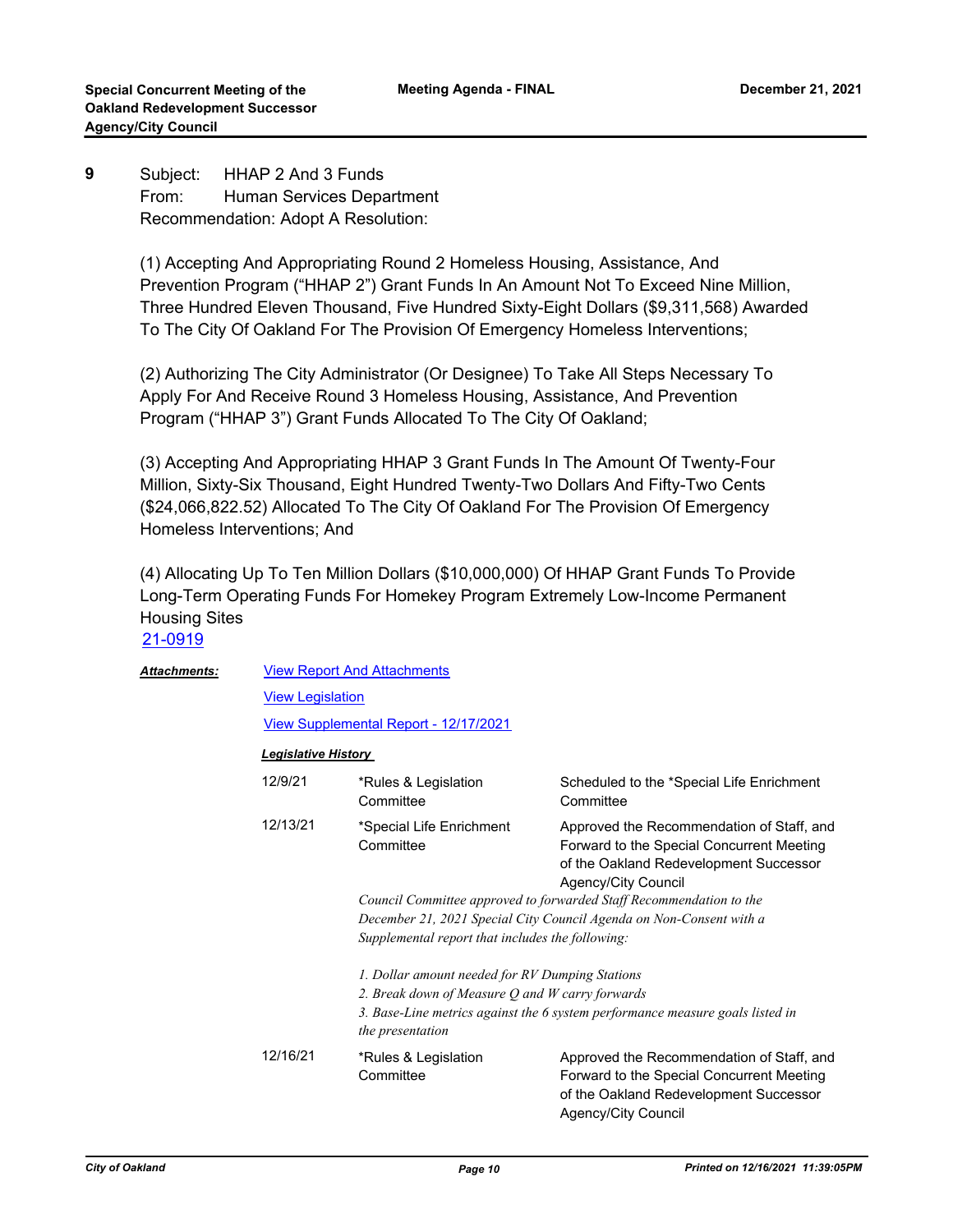#### Subject: Managed Safe RV Sites And Sanitation **10**

From: Vice Mayor Kaplan

Recommendation: Adopt A Resolution To Improve Community Health By Providing For Managed Sites For RVS, Tiny Homes/Pallet Shelters And Sanitation, By (1) Authorizing The Use Of 796 66th Avenue As A Managed Safe RV Site And Sanitation; (2) Seek Authorization From Game Changers LLC For The Use Of 2201-2601 Wood Street For Tiny Homes/Pallet Shelters And Sanitation; (3) Seek Authorization From The State To Use The CalTrans Parcel At The Interstate 880 At High Street As A Managed Safe RV Site And Sanitation; (4) To Direct Staff To Develop A Sliding Fee Scale For Use At City-Managed RV Sites And Return To Council With Such Amendments To The Master Fee Schedule As Needed To Implement It; (5) To Adopt A Budget Amendment To The Biennial Budget For Fiscal Years 2021-2023 To Allocate Funding For Capital, Start Up And Operational Costs For Parcels Located At 796 66th Avenue And 2201-2601 Wood Street, As Shown In Exhibit 1; And (6) To Direct The Administration And Oakland's Lobbyist, To Pursue Additional Funds, Including From Alameda County, State, And Federal Sources For These Purposes

# [21-0879](http://oakland.legistar.com/gateway.aspx?m=l&id=/matter.aspx?key=32803)

[View Report](http://oakland.legistar.com/gateway.aspx?M=F&ID=8f5b74cb-2594-4858-b79b-35dd075430f8.pdf) *Attachments:*

[View Legislation](http://oakland.legistar.com/gateway.aspx?M=F&ID=6a733ebb-3cd3-4f9d-b88f-f860b9c6d66d.pdf) [View Exhibit 1](http://oakland.legistar.com/gateway.aspx?M=F&ID=b40bb31d-207e-4094-8153-88fa098f5b8a.pdf) [View Report - Revised](http://oakland.legistar.com/gateway.aspx?M=F&ID=00dbfe12-ecaf-4529-bfeb-2212578a4792.pdf) [View Legislation - Revised](http://oakland.legistar.com/gateway.aspx?M=F&ID=fd51d7ac-6910-4a3e-9ccb-c1e0a572d705.pdf) [View Report - Exhibit 1 Revised](http://oakland.legistar.com/gateway.aspx?M=F&ID=e5a76bbb-b45f-4e71-b592-bd8b9490a648.pdf) [View Supplement Report - Kaplan 12/17/2021](http://oakland.legistar.com/gateway.aspx?M=F&ID=cf7370e5-33bb-46e8-88e4-09a4ba7fd32e.pdf) [View Supplemental Exhibit 1 - Kaplan 12/17/2021](http://oakland.legistar.com/gateway.aspx?M=F&ID=3c5b2c74-6586-4e69-aaf0-be626af05043.pdf) [View Supplemental Legislation - Kaplan 12/17/2021](http://oakland.legistar.com/gateway.aspx?M=F&ID=8b697cb7-22e3-4b4b-afc1-643f86de79e8.PDF)

#### *Legislative History*

| 11/18/21 | *Rules & Legislation<br>Committee                                               | Scheduled to the * Concurrent Meeting of<br>the Oakland Redevelopment Successor<br>Agency and the City Council |
|----------|---------------------------------------------------------------------------------|----------------------------------------------------------------------------------------------------------------|
| 12/9/21  | *Rules & Legislation<br>Committee<br>Approved the Title Change read into record | Scheduled to the * Concurrent Meeting of<br>the Oakland Redevelopment Successor<br>Agency and the City Council |
| 12/16/21 | *Rules & Legislation<br>Committee                                               | Rescheduled to the Special Concurrent<br>Meeting of the Oakland Redevelopment<br>Successor Agency/City Council |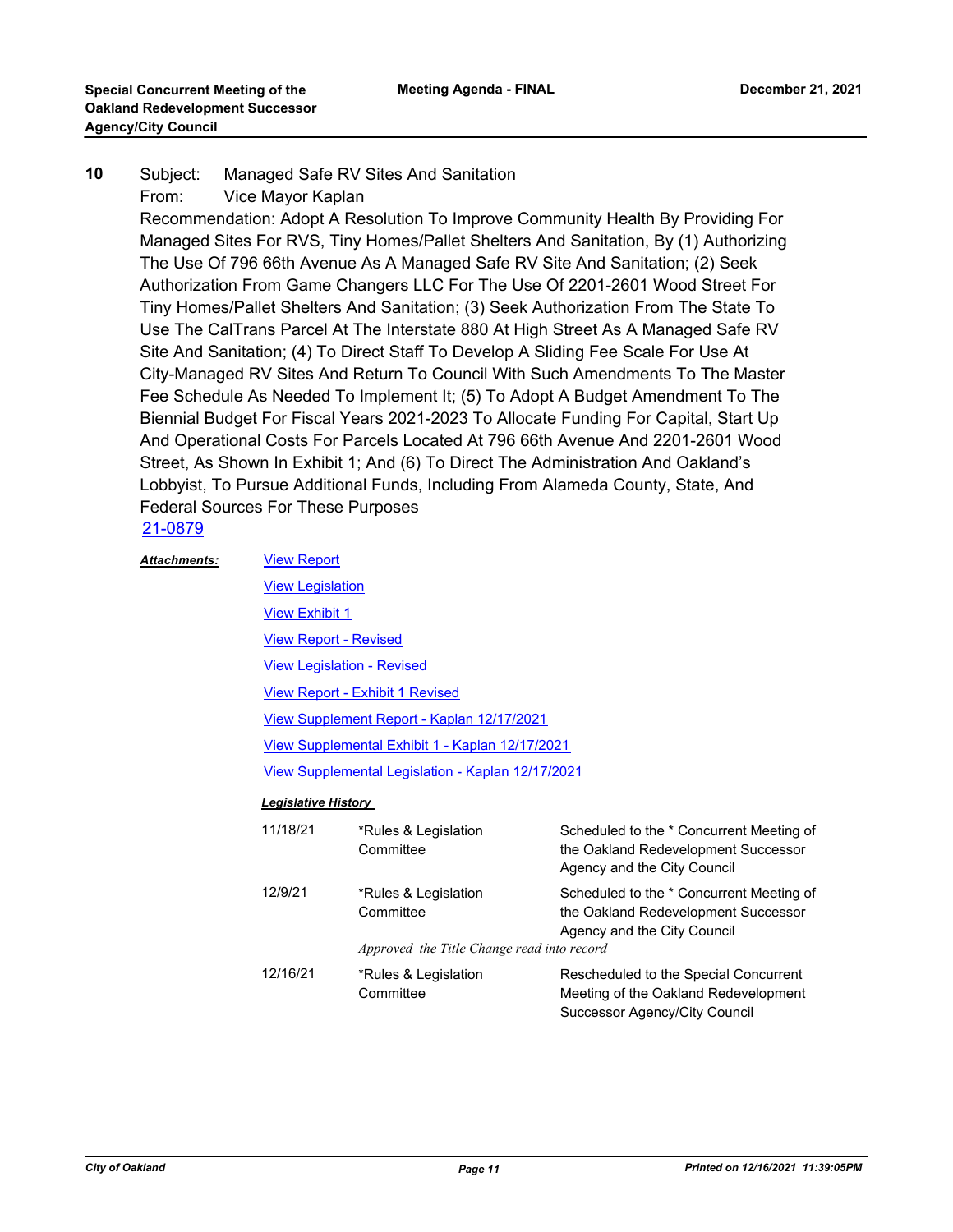Subject: No-Layoffs And Appreciation For City Of Oakland Workers From: Vice Mayor Kaplan, Pro Tem Pore Thao, President Fortunato Bas And Councilmember Fife Recommendation: Adopt A Resolution Appreciating City Of Oakland Workers For Their Hard Work And Dedication To The City And Its Residents; And As An Extension Of This Appreciation, The Council Does Not Support Layoffs Of Any City Employees **11** [21-0953](http://oakland.legistar.com/gateway.aspx?m=l&id=/matter.aspx?key=32877) Attac

| hments: | <b>View Report</b> |                                                                       |                                                                            |  |  |
|---------|--------------------|-----------------------------------------------------------------------|----------------------------------------------------------------------------|--|--|
|         |                    | <b>View Legislation</b>                                               |                                                                            |  |  |
|         |                    | <b>Legislative History</b>                                            |                                                                            |  |  |
|         | 12/16/21           | *Rules & Legislation                                                  | Scheduled to the Special Concurrent                                        |  |  |
|         |                    | Committee                                                             | Meeting of the Oakland Redevelopment                                       |  |  |
|         |                    |                                                                       | Successor Agency/City Council                                              |  |  |
|         |                    | President Pro Tempore Thao, President Fortunato Bas and Councilmember |                                                                            |  |  |
|         |                    |                                                                       | Fife requested to be added as a Co-Sponsor and the item be schedule to the |  |  |
|         |                    |                                                                       | December 21, 2021 Special City Council Agenda on Non-Consent               |  |  |
|         |                    |                                                                       |                                                                            |  |  |

Subject: Budget Amendments - Reallocate OPD PIO And Add Police Patrols From: Vice Mayor Kaplan And Councilmember Fife Recommendation: Adopt A Resolution Amending Resolution 88717 C.M.S. To Amend The Fiscal Year 2021-2023 Adopted Biennial Budget To Reallocate \$493,000 From Public Relations/PIO Purposes, To Go To East Oakland Police Patrol, As Shown In Exhibit 1 **12**

[21-0952](http://oakland.legistar.com/gateway.aspx?m=l&id=/matter.aspx?key=32876)

[View Report](http://oakland.legistar.com/gateway.aspx?M=F&ID=0fcce2eb-8aab-4b46-8e81-a3dc392c1f97.pdf) *Attachments:*

[View Legislation](http://oakland.legistar.com/gateway.aspx?M=F&ID=508c63ed-0a9b-4b2f-bc40-e3e305a6b048.pdf)

[1View Report - Exhibit 1](http://oakland.legistar.com/gateway.aspx?M=F&ID=a78f4ac8-f837-4036-acbc-437031ca6f17.pdf)

**Committee** 

#### *Legislative History*

12/16/21 \*Rules & Legislation

Scheduled to the Special Concurrent Meeting of the Oakland Redevelopment Successor Agency/City Council

*Councilmember Fife requested to be added as a Co-Sponser and this item be placed on Non-Consent*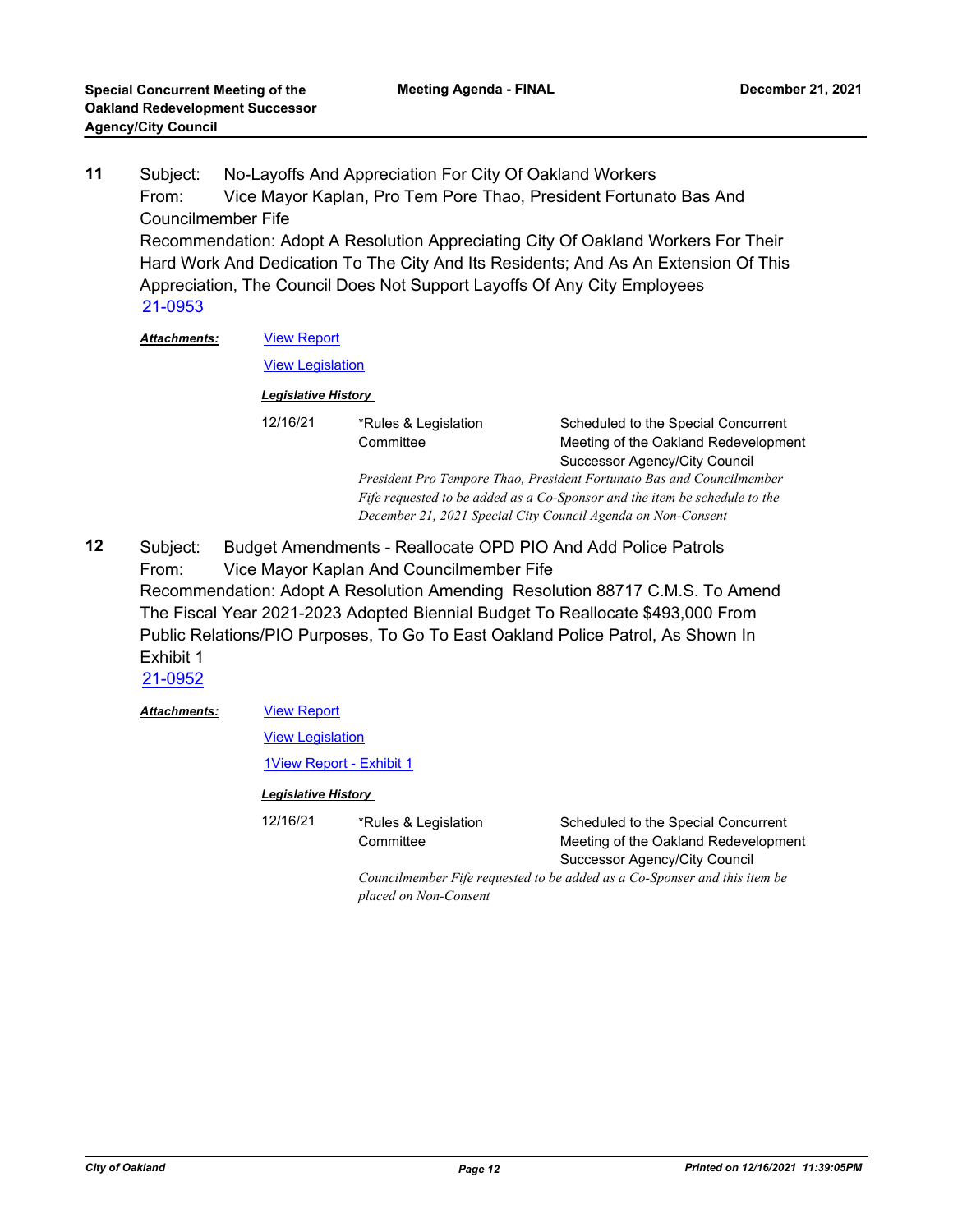Subject: FY2020-21 Q4 And FY2021-22 Q1 Revenue And Expenditure Report (R&E) From: Finance Department Recommendation: Receive An Informational Report On Fiscal Year (FY) 2020-21 Fourth Quarter And FY 2021-22 First Quarter Revenue And Expenditure (R&E) Results And Year-End Summaries For The General Purpose Fund (GPF, 1010) And Select Funds **13** [21-0916](http://oakland.legistar.com/gateway.aspx?m=l&id=/matter.aspx?key=32840)

| <b>Attachments:</b> | <b>View Report</b>                                                        |                                                                                                                                                                                              |                                                                                                                              |  |  |
|---------------------|---------------------------------------------------------------------------|----------------------------------------------------------------------------------------------------------------------------------------------------------------------------------------------|------------------------------------------------------------------------------------------------------------------------------|--|--|
|                     | View Supplemental Report - 12/17/2021                                     |                                                                                                                                                                                              |                                                                                                                              |  |  |
|                     |                                                                           | View Supplemental Attachment C - 12/17/2021                                                                                                                                                  |                                                                                                                              |  |  |
|                     | <b>Legislative History</b>                                                |                                                                                                                                                                                              |                                                                                                                              |  |  |
|                     | 12/9/21                                                                   | *Rules & Legislation<br>Committee                                                                                                                                                            | Scheduled to the *Special Finance &<br><b>Management Committee</b>                                                           |  |  |
|                     | 12/13/21                                                                  | *Special Finance &<br>Management Committee                                                                                                                                                   | Received and Forwarded to the * Concurrent<br>Meeting of the Oakland Redevelopment<br>Successor Agency and the City Council  |  |  |
|                     |                                                                           | The Committee accepted the motion to receive, and forward to the December<br>21, 2021 City Council Non Consent calendar with the following information<br>provided in a supplemental report; |                                                                                                                              |  |  |
|                     |                                                                           | -include the missing Measure $Q$ and Measure $W$ information;                                                                                                                                |                                                                                                                              |  |  |
|                     |                                                                           | -carry forwards from measures and general fund;                                                                                                                                              |                                                                                                                              |  |  |
|                     |                                                                           | -OPD over expenditures/ overtime by function (type); and                                                                                                                                     |                                                                                                                              |  |  |
|                     |                                                                           | - Current Vacancy savings level                                                                                                                                                              |                                                                                                                              |  |  |
|                     | 12/16/21                                                                  | *Rules & Legislation<br>Committee                                                                                                                                                            | Received and Forwarded to the Special<br>Concurrent Meeting of the Oakland<br>Redevelopment Successor Agency/City<br>Council |  |  |
|                     | Approved to be heard on the December 21, 2021 Special City Council Agenda |                                                                                                                                                                                              |                                                                                                                              |  |  |

*on Non-Consent*

Subject: Informational Report On The Status On Authorized Grants From: Vice Mayor Kaplan Recommendation: Receive An Informational Report From The City Administrator On The Status Of Council-Authorized Grants And The Process For Issuance Of 'Grants, Including: For Each Grant Approved By Council In 2021, Whether All Or Part Or None Of Funds Have Been Issued, Status Of Any Remaining Steps To Be Taken And Funds To Be Issued **14** [21-0695](http://oakland.legistar.com/gateway.aspx?m=l&id=/matter.aspx?key=32620)

#### *Attachments:*

[View Report Attachment A](http://oakland.legistar.com/gateway.aspx?M=F&ID=652733ec-67d6-4dbe-a611-474fc273e4ea.pdf) [View Supplemental Attachment A - 12/17/2021](http://oakland.legistar.com/gateway.aspx?M=F&ID=8dea6c12-038f-463e-9feb-4694e0d4498f.pdf)

*Legislative History* 

[View Report](http://oakland.legistar.com/gateway.aspx?M=F&ID=34aaa5d7-2e8f-497e-a16e-a9efe0904b64.pdf)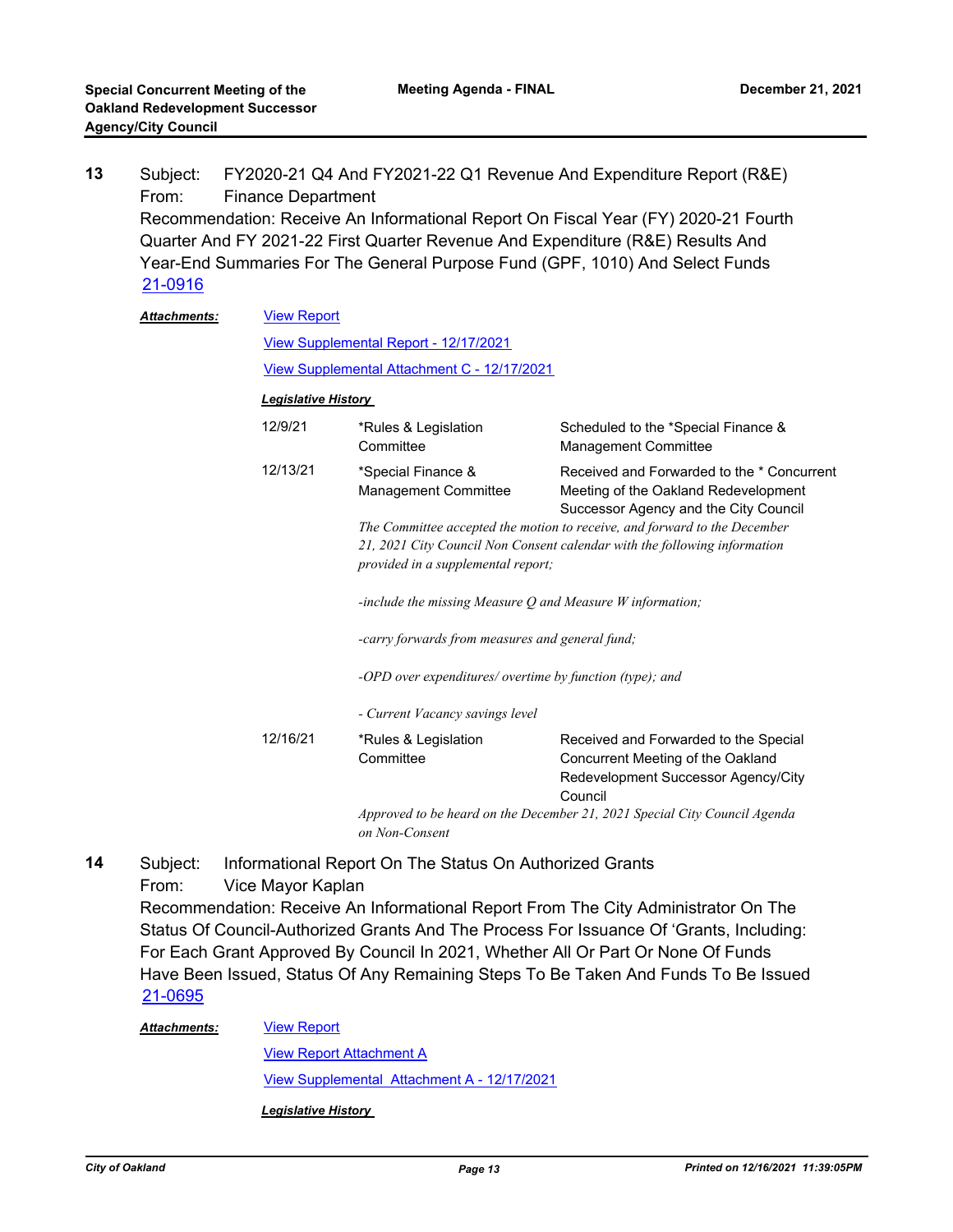| 9/23/21  | *Rules & Legislation<br>Committee<br>Read into record:                                                                                                                                                                                                                                                                                          | Scheduled to the * Concurrent Meeting of<br>the Oakland Redevelopment Successor<br>Agency and the City Council<br>The Rules And Legislation Committee Approved the following Title Change |  |
|----------|-------------------------------------------------------------------------------------------------------------------------------------------------------------------------------------------------------------------------------------------------------------------------------------------------------------------------------------------------|-------------------------------------------------------------------------------------------------------------------------------------------------------------------------------------------|--|
|          | Receive An Informational Report From The City Administrator On The Status Of<br>Council-Authorized Grants And The Process For Issuance Of 'Grants,<br>Including: For Each Grant Approved By Council In 2021, Whether All Or Part<br>Or None Of Funds Have Been Issued, Status Of Any Remaining Steps To Be<br>Taken And Funds To Be Issued; and |                                                                                                                                                                                           |  |
|          | to be scheduled to Non-Consent                                                                                                                                                                                                                                                                                                                  |                                                                                                                                                                                           |  |
| 10/19/21 | * Concurrent Meeting of the<br>Oakland Redevelopment<br>Successor Agency and the<br><b>City Council</b>                                                                                                                                                                                                                                         | Continued to the * Concurrent Meeting of the<br>Oakland Redevelopment Successor Agency<br>and the City Council                                                                            |  |
|          | The Council Committee continued staffs recommendations to the December 21,<br>2021 City Council Agenda with direction that staff report back with status<br>updates of the grantees, grantee grant use and whether organizations are for<br>profit or non-profit                                                                                |                                                                                                                                                                                           |  |
| 12/16/21 | *Rules & Legislation<br>Committee                                                                                                                                                                                                                                                                                                               | * Withdrawn and Rescheduled to the Special<br>Concurrent Meeting of the Oakland<br>Redevelopment Successor Agency/City<br>Council                                                         |  |

**OPEN FORUM / CITIZEN COMMENTS (Time Available: 15 Minutes)**

#### **ADJOURNMENT OF COUNCIL SESSION**

**(Meeting Shall Conclude No Later Than 2:30 P.M., Unless Extended By Majority Vote Of The Council)**

### **Americans With Disabilities Act**

**If you need special assistance to participate in Oakland City Council and Committee meetings please contact the Office of the City Clerk. When possible, please notify the City Clerk 5 days prior to the meeting so we can make reasonable arrangements to ensure accessibility. Also, in compliance with Oakland's policy for people with environmental illness or multiple chemical sensitivities, please refrain from wearing strongly scented products to meetings. Office of the City Clerk - Agenda Management Unit Phone: (510) 238-6406 Fax: (510) 238-6699 Recorded Agenda: (510) 238-2386 Telecommunications Relay Service: 711**